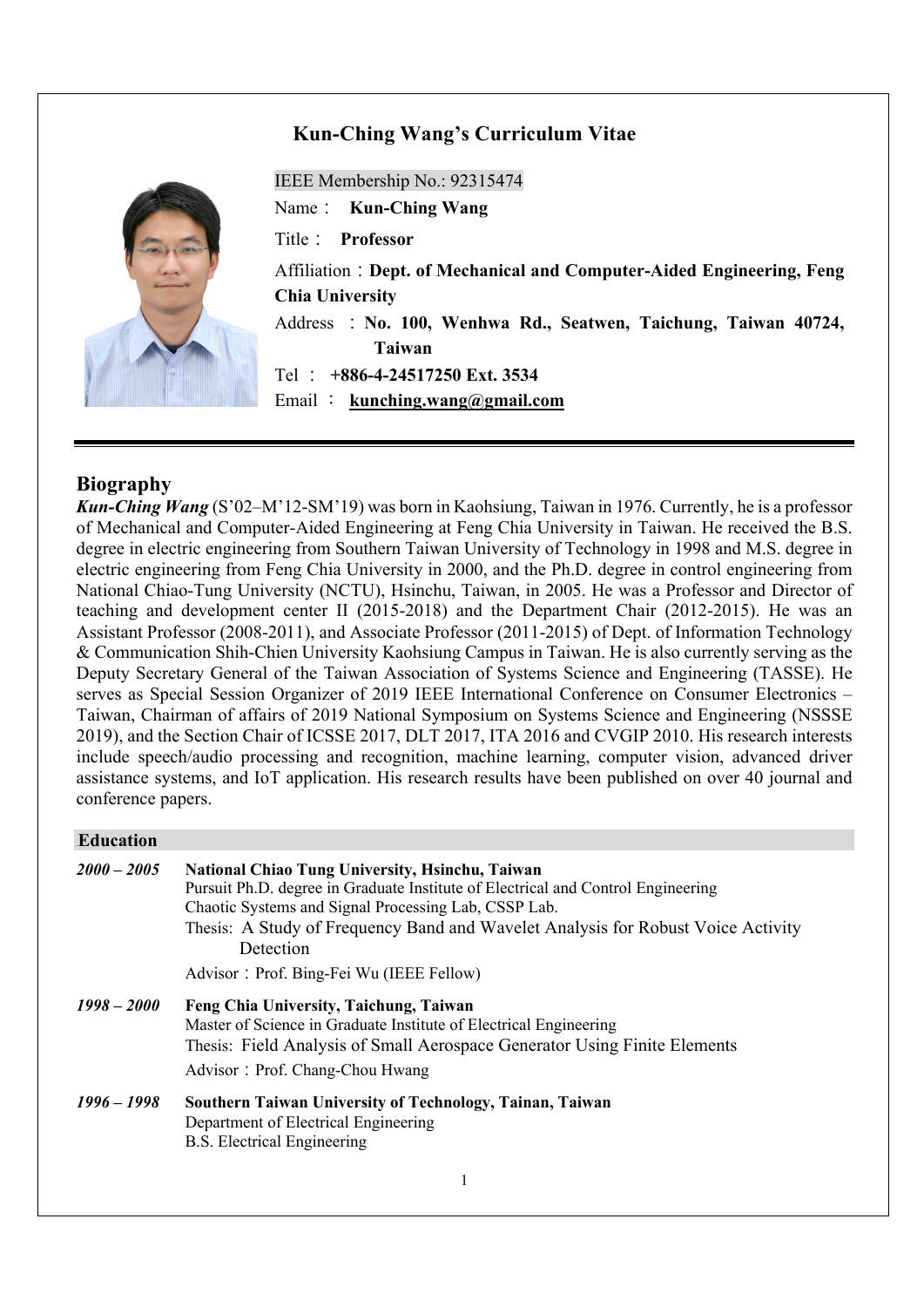|                                | 1991 - 1996 National Kaohsiung University of Applied Science, Kaohsiung, Taiwan<br>Five-years college in Electrical Engineering             |  |
|--------------------------------|---------------------------------------------------------------------------------------------------------------------------------------------|--|
| <b>Work Experiences</b>        |                                                                                                                                             |  |
| $2020.08 - now$                | Professor,<br>Department of Mechanical and Computer-Aided Engineering,<br>Feng Chia University, Taichung, Taiwan                            |  |
| $2015.08 - 2020.07$ Professor, | Department of Information Technology & Communication,<br>Shih Chien University, Kaohsiung, Taiwan                                           |  |
|                                | 2011.07 - 2015.07 Associate Professor,<br>Department of Information Technology & Communication,<br>Shih Chien University, Kaohsiung, Taiwan |  |
|                                | 2008.02 - 2011.06 Assistant Professor,<br>Department of Information Technology & Communication,<br>Shih Chien University, Kaohsiung, Taiwan |  |
| 2006.01-2008.01                | R&D,<br>Video and optical communications technology group<br>Industrial Technology Research Institute, Hsinchu, Taiwan                      |  |

#### **Research Interests**

**Speech/Audio Processing and Recognition Machine Learning Computer Vision Advanced Driver Assistance Systems Internet of Things (IoT) Application**

### 6B **Professional Activities**

- l **Special Session Organizer**, 2019 IEEE International Conference on Consumer Electronics Taiwan
- **Chairman of affairs**, 2019 National Symposium on Systems Science and Engineering (NSSSE 2019)
- l **Competition reviewer**, 2018 Southern District High School Task Competition
- **Section Chair**, International Conference on System Science and Engineering 2017 (ICSSE 2017)
- l **Section Chair**, DLT 2017
- **•** Section Chair, ITA 2016
- **•** Section Chair, CVGIP 2010
- **Academic speech**, Department of Information Engineering, National Pingtung University
- l **Technical Reviewer,** IET Signal Processing
- **Technical Reviewer, IET Electronics Letters**
- **Technical Reviewer, EURASIP Journal on Advances in Signal Processing**
- **Technical Reviewer, Digital Signal Processing**
- l **Technical Reviewer,** IEEE Signal Processing Letters
- l **Technical Reviewer,** IEEE Transactions on Speech and Audio Processing
- l **Technical Reviewer,** IEICE Transactions on Fundamentals
- l **Technical Reviewer,** ELSEVIER Computers & Electrical Engineering
- **Technical Reviewer, MDPI Entropy Journal**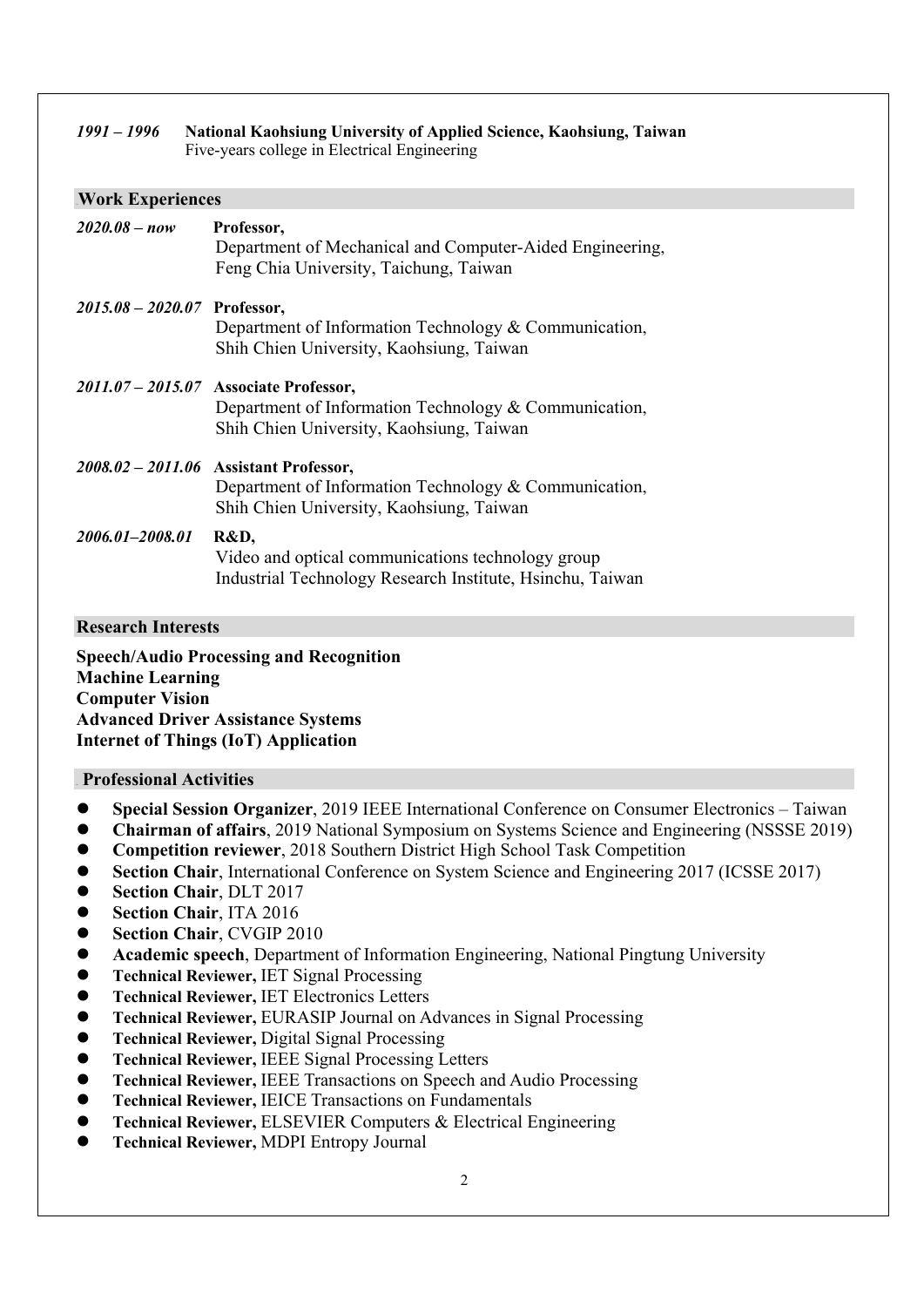l **Technical Reviewer,** Journal of Kao-Tech University - Engineering and Technology

# **Membership in Professional Societies**

- l **Member, IEEE - Institute of Electrical and Electronics Engineers, Taipei Section, (Societies: Systems, Man, and Cybernetics Society, Computational Intelligence Society, Computer Society, Signal Processing Society, Consumer Electronics Society, Industrial Electronics Society)**
- l **Member, IEICE - The Institute of Electronics, Information and Communication Engineers**
- l **Member, International Speech Communication Association, (ISCA)**
- l **Member, the Association for Computational Linguistics and Chinese Language Processing, (ACLCLP)**
- l **Member, Chinese Automatic Control Society, (CACS)**
- l **Member, Taiwan Association of System Science and Engineering**

# **Honors/ Awards**

- **2019** Serve as the **Vice General Secretary** of the Taiwan Association of Systems Science and Engineering (TASSE)
- **2019** Award the **reward special talents** of 108th Ministry of Science and Technology
- **2018** Award of **runner-up (Creative Ideas Group)** of the 2018 Ministry of Economic Affairs
- **2018** Award the **excellent** (Social Care Group) of 2018 New Creation Cup National College Creative Innovation Entrepreneurship Competition
- **2018** Award **excellent (Innovation Concept Group)** of the 2018 Automotive Electronics Innovation Invention Competition
- **2018** Award the **reward special talents** of 107<sup>th</sup> Ministry of Science and Technology
- **2017** Award the 104<sup>th</sup> Year Excellent Mentor of Shih-Chien University
- **2017** Award the **reward special talents** of 106<sup>th</sup> Ministry of Science and Technology
- **2016** Award the **reward special talents** of 105th Ministry of Science and Technology
- **2015** Award the **reward special talents** of 104th Ministry of Science and Technology
- **2014** Award the **reward special talents** of 103th Ministry of Science and Technology
- **2014** Guiding students won the NSC103 Projects of college students
- **2014** Award the **excellent** (Social Care Group) **of** the 2014 Ministry of Economic Affairs
- 2013 Award the 102<sup>th</sup> NSC **Special Talents reward**
- 2013 Guiding students won the NSC102 Projects of college students
- **2013** Award the Competition of the 9th National Electronic Design Ideas
- **2012** Award the 101th NSC **Special Talents reward**
- **2012** Award the **reward special talents** of 102<sup>th</sup> Ministry of Science and Technology
- 2011 Award the 100<sup>th</sup> NSC Special Talents reward
- **2010** Guiding students won NSC99 Projects of college students
- **2007** Technology Transfer to XGI Technology Inc.
- **2006** Technology Transfer to Terwins Technology Inc.
- **2003** 3th Golden Silicon Awards by MXIC Technology Inc.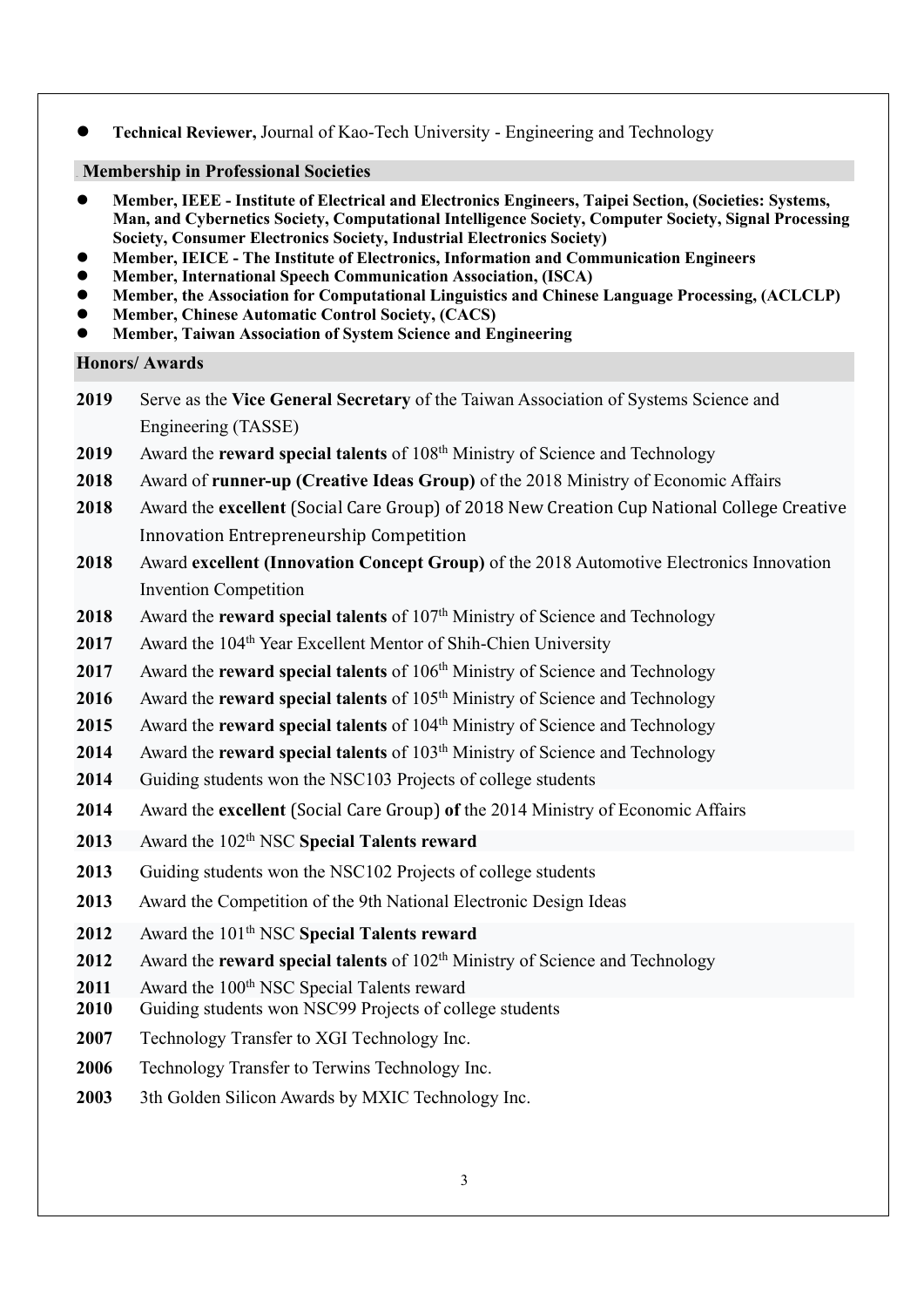### **Research Grants**

- 1. Development of Intelligent Beehive Monitoring System Based on Deep Multi-scale Wavelet Convolution Neural Network: from Identifying Healthy Bees Buzz, **Principle Investigator**, NTD: 601,000 supported by Ministry of Science and Technology, Taiwan, under Grant No. MOST 109-2622- E-035-022-, (11/01/2020 - 10/31/2021).
- 2. The Study and Implementation of AI Driving Behavior Analysis System Based on Bi-Modal Deep Convolution Neural Network Technology from Acoustical-Visual Features, **Principle Investigator**, NTD: 847,000 supported by Ministry of Science and Technology, Taiwan, under Grant No. MOST 108-2221-E-158-003-, (08/01/2019 - 10/31/2020).
- 3. The Study of Infant Cry Recognition Using Multi-Resolution Convolutional Neural Network Based on Deep Learning, **Principle Investigator**, NTD: 741,000 supported by Ministry of Science and Technology, Taiwan, under Grant No. MOST 107-2221-E-158-003-, (08/01/2018 - 10/31/2019).
- 4. The Study of Speech Endpoint Detection Based on Deep Learning, **Principle Investigator**, NTD: 627,000 supported by Ministry of Science and Technology, Taiwan, under Grant No. MOST 106-2221- E-158-004-, (08/01/2017 - 10/31/2018).
- 5. Speech/Music Discrimination Using Hybrid-Based Feature Extraction Applying for Audio Data Indexing, **Principle Investigator**, NTD: 512,000 supported by Ministry of Science and Technology, Taiwan, under Grant No. MOST 105-2221-E-158-005-, (08/01/2016 - 10/31/2017).
- 6. The Study of Automobile-used Voice-Activity Detection System Based on Two-Dimensional Long-Time and Short-Frequency Spectral Entropy Combined with Singletype Recursive Fuzzy Network, **Principle Investigator**, NTD: 664,000 supported by Ministry of Science and Technology, Taiwan, under Grant No. MOST 104-2221-E-158-002-, (08/01/2015 - 7/31/2016).
- 7. The Study and Implementation of Speech Emotion Recognition System Based on Two-Dimensional Texture Image Information Applying in Tele-Home Care, **Principle Investigator**, NTD: 475,000 supported by Ministry of Science and Technology, Taiwan, under Grant No. MOST 103-2221-E-158-003-, (08/01/2014- 10/31/2015).
- 8. The Study of Automatic Classification of MP3 Music Objects Based on Principal Component Analysis and Support Vector Machine and Implementation of ARM-based Embedded System, Principle Investigator, NTD: 760,000 supported by Ministry of Science and Technology, Taiwan, under Grant No. MOST 102-2221-E-158-006-, (08/01/2013 - 10/31/2014).
- 9. A Development of Voice-activity Detection with Low Computation and High Accuracy for Hand-held Mobile Device, **Principle Investigator**, NTD: 433,000 supported by National Science Council, Taiwan, under Grant No. NSC 101-2221-E-158-005-, (08/01/2012 - 07/31/2013).
- 10. The study of voice activity detection based on eigen-space analysis and multiple timefrequency speech feature weighted combination, **Principle Investigator**, NTD: 459,000 supported by National Science Council, Taiwan, under Grant No. NSC 100-2221-E-158-010, (08/01/2011 - 07/31/2012).
- 11. Implementation of Real-Time Speech Enhancement with Digital Signal Processor for Digital Hearing Aids, **Principle Investigator**, NTD: 573,000 supported by National Science Council, Taiwan, under Grant No. NSC 99-2221-E-158-006-, (08/01/2010 - 07/31/2011).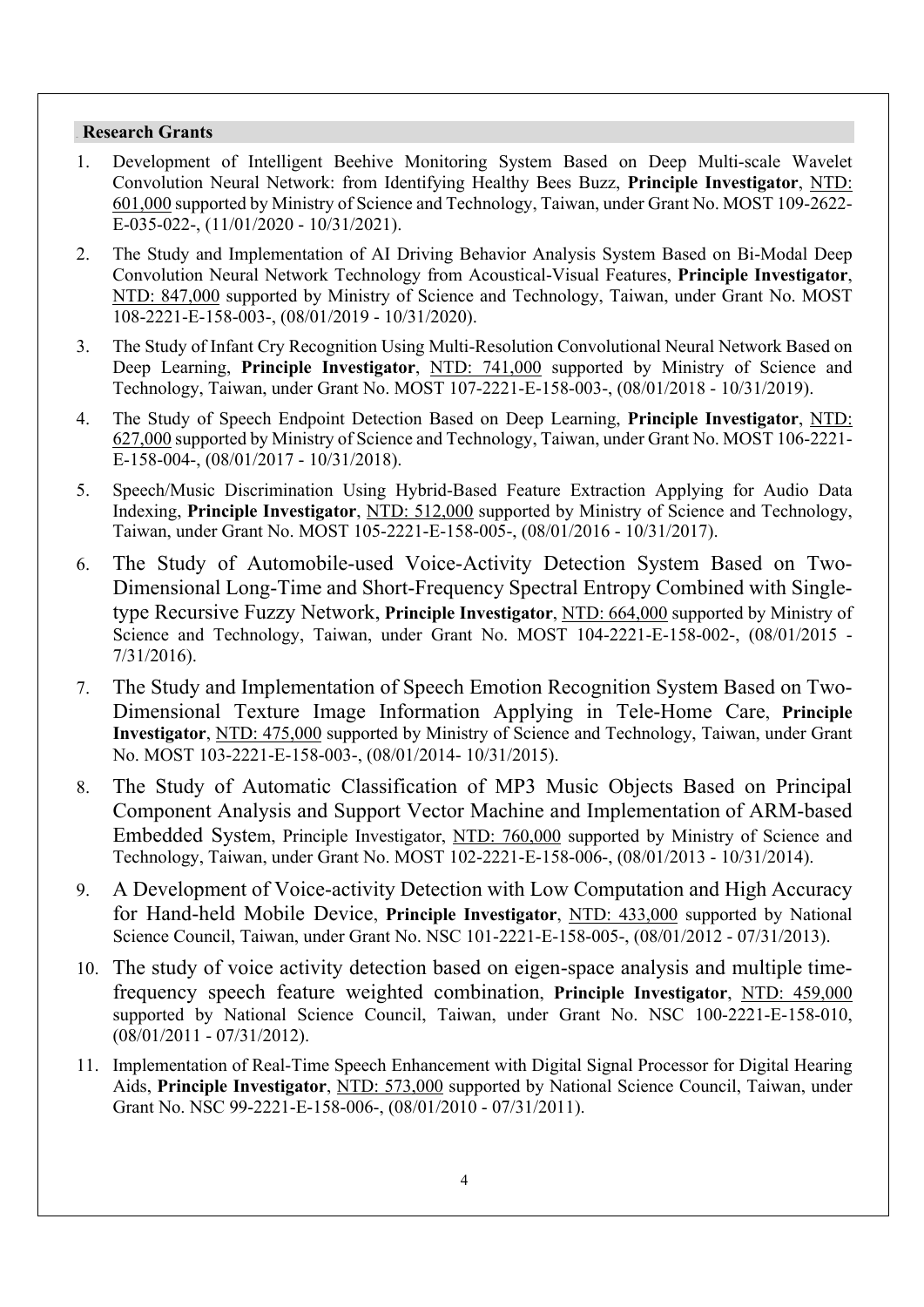- 12. The Study on Noise Spectrum Estimation with Human Voice Properties to Implement a Real-Time Speech Enhancement System, **Principle Investigator**, NTD: 681,000 supported by National Science Council, Taiwan, under Grant No. NSC 98-2221-E-158-004-, (08/01/2009 - 07/31/2010).
- 13. The Study of a Single Channel Speech Enhancement Based on Auditory Masking Effect and Wavelet Thresholding to Apply into Variable Noise-Level Environment, **Principle Investigator**, NTD: 550,000 supported by National Science Council, Taiwan, under Grant No. NSC 97-2218-E-158-003- (08/01/2008 - 07/31/2009).

# **Publication List**

# **<Journal>**

- 1. **Kun-Ching Wang**, "Robust Audio Content Classification Using Hybrid-Based SMD and Entropy-Based VAD", *Entropy*, Vol. 22, Issue 2, no.183, pp.1-24, Feb. 2020. **(SCI, Impact Factor: 2.419 (2018); 5-Year Impact Factor: 2.505 (2018); Rank Factor=28/81=Top 34.56%)**
- 2. Yi-Horng Lai, Lan-Yuen Guo, **Kun-Ching Wang**, Jau-Woei Perng\*, "Dynamical Control for the Parametric Uncertain Cancer Systems," *International Journal of Control, Automation and Systems*, Vol. 18, pp.2411–2422, Feb. 2020. **(SCI, Impact Factor=2.181(2018); Rank Factor=32/62=51.61%)**
- 3. Ying-Jen Chen, Hao-Gong Chou, Wen-June Wang, Shun-Hung Tsai, Kazuo Tanaka, Hua O. Wang, and **Kun-Ching Wang,** "A polynomial-fuzzy-model-based synchronization methodology for the multi-scroll Chen chaotic secure communication system," Accepted for publication in *Engineering Applications of Artificial Intelligence*, Sept. 2019. **(SCI, Impact Factor: 3.526 (2018); 5-Year Impact Factor: 3.640 (2018), Rank Factor=15/88=Top 17%)**
- 4. Shih-Hsin Chen, Yeong-Cheng Liou, Yi-Hui Chen and **Kun-Ching Wang,** "Order Acceptance and Scheduling Problem with Carbon Emission Reduction and Electricity Tariffs on a Single Machine," Accepted for publication in *Sustainability*, Sept. 2019. **(SCI, Impact Factor: 2.592 (2018); 5-Year Impact Factor: 2.801 (2018), Rank Factor=105/250=Top 42%)**
- 5. Yi-Horng Lai; Lan-Yuen Guo; Jau-Woei Perng; **Kun-Ching Wang,** "Dynamical Control for the Parametric Uncertain Cancer Systems," Revised to *International Journal of Control, Automation and Systems*. Sept. 2019. **(SCI, Impact Factor=2.181(2018))**
- 6. **K.C. Wang (single author),** "Speech Emotion Classification using Texture Image Information Feature", International Journal of Signal Processing System, vol.3, no.1, June, 2015.
- 7. **K. C. Wang (single author)**, "Time-Frequency Feature Representation Using Multi-Resolution Texture Analysis and Acoustic Activity Detector for Real-Life Speech Emotion Recognition," SENSORS, Vol. 15, no. 1, pp. 1458-1478, Jan. 2015. (SCI, Impact Factor: 2.245 (2014); 5-Year Impact Factor: 2.474 (2014), Rank Factor=10/56=Top 17.8%)
- 8. **K. C. Wang (single author)**, "The Feature Extraction Based on Texture Image Information for Emotion Sensing in Speech**,"** *SENSORS*, Vol. 14, no. 9, pp. 16692-16714, Sept. 2014. **(SCI, Impact Factor: 2.245 (2014); 5-Year Impact Factor: 2.474 (2014), Rank Factor=10/56=Top 17.8%)**
- 9. **K. C. Wang (single author),** "A Novel Voice Sensor for the Detection of Speech Signals," *SENSORS*, Vo.13, No.12, pp.16533-16550, Dec. 2013. **(SCI, Impact Factor: 2.048 (2013); 5-Year Impact Factor: 2.457 (2013), Rank Factor=10/57=Top 17.5%)**
- 10. **K. C. Wang (single author),** "Horizontal Spectral Entropy with Long-Span of Time for Robust Voice Activity Detection," *IEICE Trans. on Information and Systems*, Vol.E96-D No.9 pp.2156-2161, Sept. 2013. **(SCI, Impact Factor=0.369, Rank Factor=91/99)**
- 11. **K. C. Wang (single author),** "A Novel Approach Based on Adaptive Long-term Sub-band Entropy and Multi-thresholding Scheme for Detecting Speech Signal," *IEICE Trans. on Information and*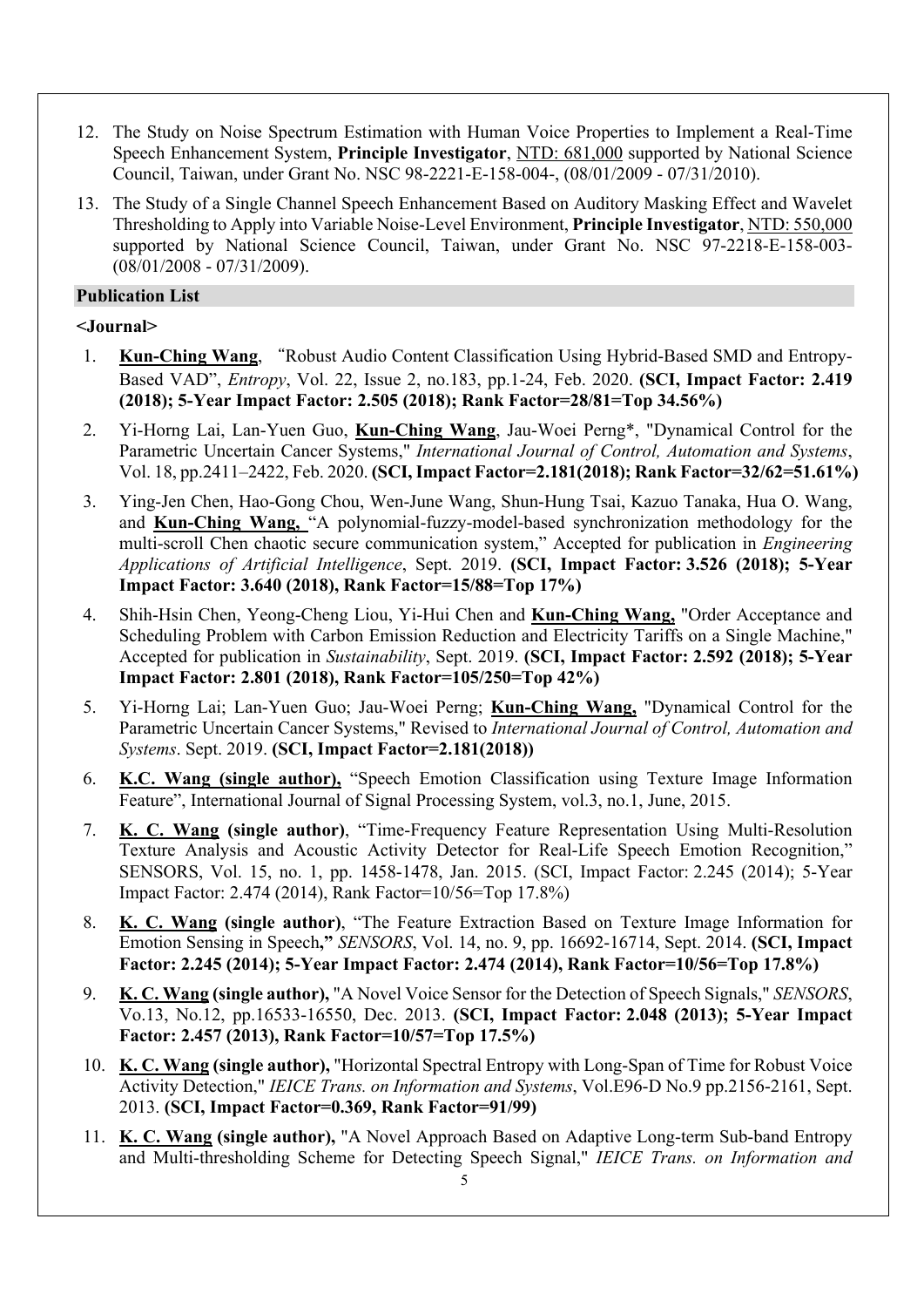*Systems, Vol.E95-D*, No.11, pp.2732-2736, Nov. 2012. **(SCI, Impact Factor=0.369, Rank Factor=91/99)**

- 12. **K. C. Wang (single author),** "Voice-Activity Detection Using Long-Term Sub-Band Entropy Measure," *IEICE Trans. on Fundamentals*. Vol.E95-A, No.9, pp.1606-1609, Sept. 2012. **(SCI, IF=0.366, Rank Factor = 193/245)**
- 13. C. L. Chin, **K. C. Wang** and W. S. Jhao, "A Document Image Binarization Algorithm with Fuzzy Inference Method" *The Chung Shan Medical Journal,* Vol. 22, pp.417-434, Dec. 2011.
- 14. **K. C. Wang (first author)** and C. L. Chin, ''An Approach Using Combination of Multiple Features through Sigmoid Function for Speech-presence/absence Discrimination,'' *IEICE Trans. on Fundamentals,* Vol.E94-A, No. 8, pp.1630-1637, Aug. 2011. **(SCI, IF=0.366, Rank Factor = 193/245)**
- 15. **K. C. Wang (single author),** ''Voice Activity Detector for Noise Spectrum Estimation Using a Dynamic Band-Splitting Entropy Estimate,'' *International Journal of Computers and Applications*, Vol. 33, No. 3, Jul. 2011**(EI)**
- 16. **K. C. Wang (single author),** ''An Adaptive Wavelet-Based Denoising Algorithm for Enhancing Speech in Non-Stationary Noise Environment,'' *IEICE Transactions on Information and Systems*, vol. E93-D, No.2, pp. 341-349, Feb. 2010. **(SCI, Rank Factor=91/99, Impact Factor=0.369)**
- 17. **K. C. Wang (first author)** and C. L. Chin, ''A Time-Frequency Adaptation Based on Quantum Neural Networks for Speech Enhancement,'' *WSEAS Transactions on Information Science and Applications*, Volume 7, Issue 1, pp. 11-15, January 2010. **(EI)**
- 18. **K. C. Wang (single author),** ''Wavelet-Based Speech Enhancement Using Time-Frequency Adaptation,'' *EURASIP Journal on Advances in Signal Processing*, vol. 2009, pp. 1-8, Oct. 2009. **(SCI, Rank Factor=115/229, 5-Year Impact Factor=1.074)**
- 19. **K. C. Wang (single author),** ''A Wavelet-Based Voice Activity Detection Algorithm in Variable-Level Noise Environment,'' *WSEAS Transactions on Computers*, Vol. 8, Issue 6, pp. 949-955, June 2009. **(EI)**
- 20. **K. C. Wang (first author)** and C. L. Chin, ''An Efficient Voice Activity Detection in Realistic Environments,'' *WSEAS Transactions on Systems*, vol.6, pp. 1207-1212, Jul. 2007. **(EI)**
- 21. B. F. Wu and **K. C. Wang (corresponding author)**, ''Speech Activity Detection Based on Auto-Correlation Function Using Wavelet Transform and Teager Energy Operator,'' *International Journal of Computational Linguistics and Chinese Language Processing*, vol. 11, no. 1, pp. 87-100, Mar. 2006.
- 22. B. F. Wu and **K. C. Wang (corresponding author)**, ''Noise Spectrum Estimation with Entropy-based VAD in Non-stationary Environments,'' *IEICE Transactions on Fundamentals of Electronics Communications and Computer Sciences*, vol. E89-A, no. 2, pp. 479-485, Feb. 2006. **(SCI, 5-Year Impact Factor =0.444)**
- 23. B. F. Wu and **K. C. Wang (corresponding author)**, ''A Robust Endpoint Detection Algorithm Based on the Adaptive Band-Partitioning Spectral Entropy in Adverse Environments,'' *IEEE Transactions on Speech and Audio Processing*, vol. 13, no. 5, pp. 762-775, Sep. 2005. **(SCI, 5-Year Impact Factor =1.853)**
- 24. B. F. Wu and **K. C. Wang (corresponding author)**, ''A Robust Entropy-Based Speech Detection in High Noisy Environments,'' *GESTS International Transactions on Speech Science and Engineering*, vol. 2, no. 1, pp. 79-90, Feb. 2005. **(Invited Paper)**

**<Conference>**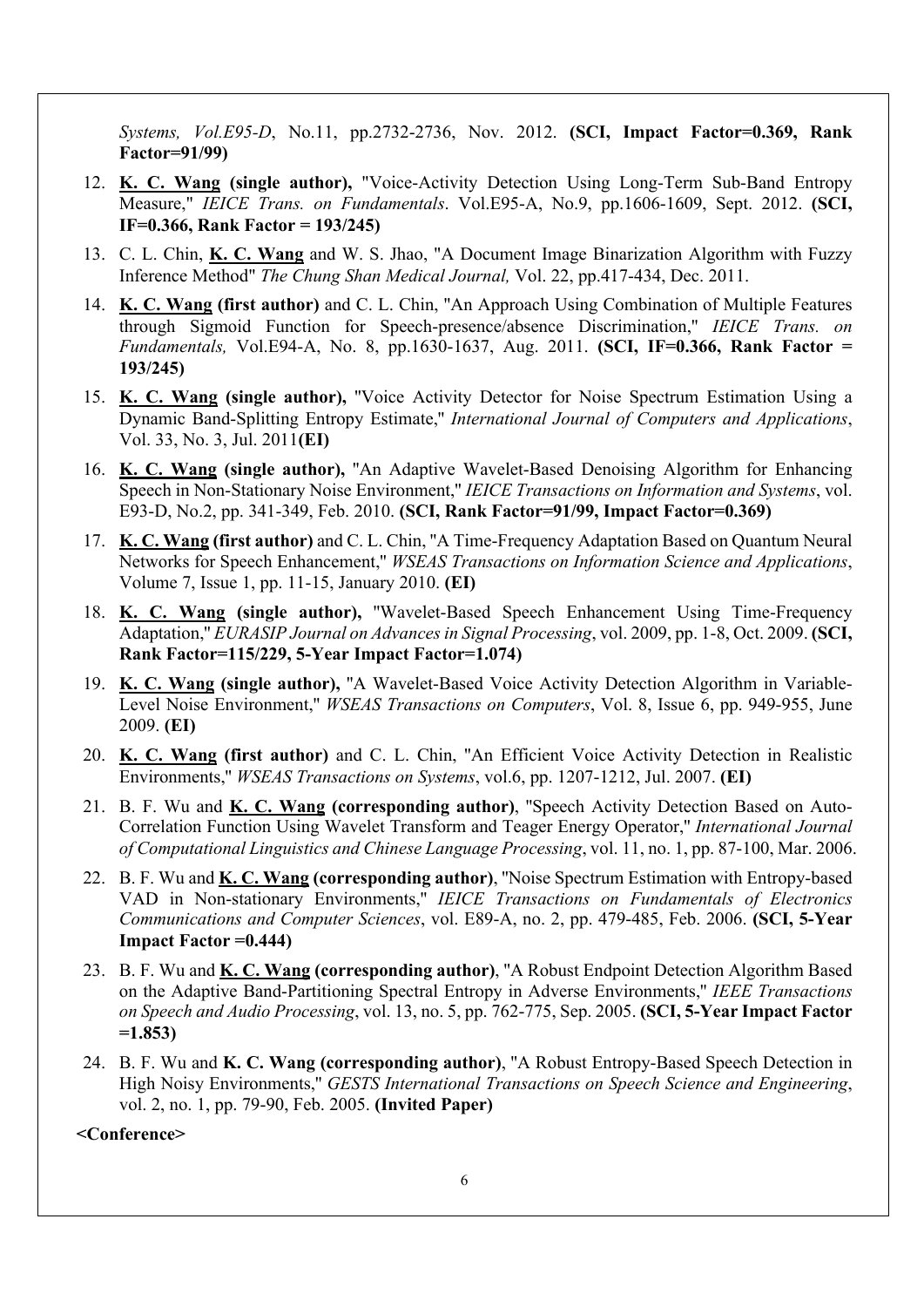- [1] **K. C. Wang**, Y. R. Yang and Y. M. Yang, "The Study on Infant Cry Recognition Using Multi-Resolution Deep CNN Architecture", 2019 International Conference on Technology, Engineering, Science, and Application (ICTESA 2019), Fukuoka International Congress Center, Fukuoka, Japan. April 1 -3, 2019.
- [2] **K. C. Wang**, Y. R. Yang and Y. M. Yang, "Voice Activity Detection Based on Deep Learning (paper ID: 10)," 2018 3rd International Conference on Biomedical Signal and Image Processing (ICBSIP 2018), Seoul, South Korea, July 22-24, 2018.
- [3] **K. C. Wang**, Y. M. Yang and Y. R. Yang, "Speech/Music Discrimination using Hybrid-Based Feature Extraction for Audio Data Indexing," Proceedings of the International Conference on System Science and Engineering 2017 (ICSSE 2017), pp. 537-541, Ho Chi Minh City, Vietnam, July 21-23, 2017.
- [4] **K. C. Wang**, "The Study of Automobile-Used Voice-Activity Detection System Based on Two-Dimensional Long-Time and Short-Frequency Spectral Entropy," The Fourth International Conference on Technological Advances in Electrical, Electronics and Computer Engineering (TAEECE 2016), pp. 54-61, Kuala Lumpur, Malaysia, September 6-8, 2016.
- [5] **K. C. Wang**, "A Novel Feature Extraction Based on Multi-Resolutions Texture Image Information and Acoustic Activity Detector for Emotion Recognition in Speech," International Conference on Engineering and Natural Science, 2015 (ICENS 2015), pp. 107-130, July 22-24, Waseda University, Tokyo, Japan.
- [6] **K. C. Wang**, "Speech Emotional Classification Using Texture Image Information Features" (SP0006) has been accepted for Oral presentation at 2014 International Conference on Communication and Signal Processing (*ICCSP 2014*) in Bangkok, Thailand.
- [7] **K. C. Wang**, C. L. Chin and C. M. Wang, "Innovative VAD Based on Horizontal Spectral Entropy with Long-Span of Time," has been accepted for the International MultiConference of Engineers and Computer Scientists 2013 (*IMECS 2013*), 13-15 March, Hong-Kong.
- [8] **K. C. Wang**, "An Adaptive Long-term Sub-band Entropy Measure for Voice Activity Detection (Paper Number: 8060)," Accepted to *BAI 2012*. Jul. 3- Jul. 5, 2012.
- [9] **K. C. Wang**, Chiun-Li Chin and Yi-Hsing Tsai, "A Novel Voice Activity Detection Method Using Improved Long-Term Spectral Analysis and Wavelet Entropy (Paper ID: 206)," has been accepted for Oral Presentation at *2012 Third International Conference on Audio, Language and Image Processing* (ICALIP 2012), Shanghai, China, July 16 - July 18, 2012.
- [10] C. M. Wang, K. C. Wang and C. L. Chin, "Decision-making and Recognition in Emotional Speech," has been accepted for Oral Presentation at the *18th Cross Strait Conference on Information Management Development and Strategy* (CSIM 2012), Taipei, Taiwan, Aug. 20 - Aug. 21, 2012.
- [11] **K. C. Wang**, C. L. Chin and Y. H. Tsai, "The Combination Strategy of Multiple Features Derived from Bark-Scale Wavelet Domain for a Classification of Speech/Non-Speech (paper 1569379055)" has been accepted for presentation at *2011 IEEE Symposium on Computers and Informatics*, Jan. 2011. (20 - 22 March 2011, Kuala Lumpur, MALAYSIA)
- [12] **K. C. Wang**, C. L. Chin and Y. H. Tsai," The Classification of Speech/non-speech using Multiple Features Derived from Bark-Scale Wavelet Domain (Paper ID: P0129)," has been accepted for presentation at *2011 International Conference on Data Engineering and Internet Technology (DEIT 2011)* to be held 15-17 March 2011, Bali, Indonesia.
- [13] C. L. Chin, W. S. Jhao and **K. C. Wang**, "A Robust Document Image Binarization Algorithm with Artificial Intelligent Method," accepted by *the 2010 International Congress on Computer Applications and Computational Science (CACS 2010)*, 4-6 December 2010, Singapore.
- [14] C. L. Chin and W. S. Jhao and **K. C. Wang**, "A Document Image Binarization Algorithm with Fuzzy Inference Method, " accepted by *CVGIP 2010*, 15-17 Aug. 2010, Kaohsiung.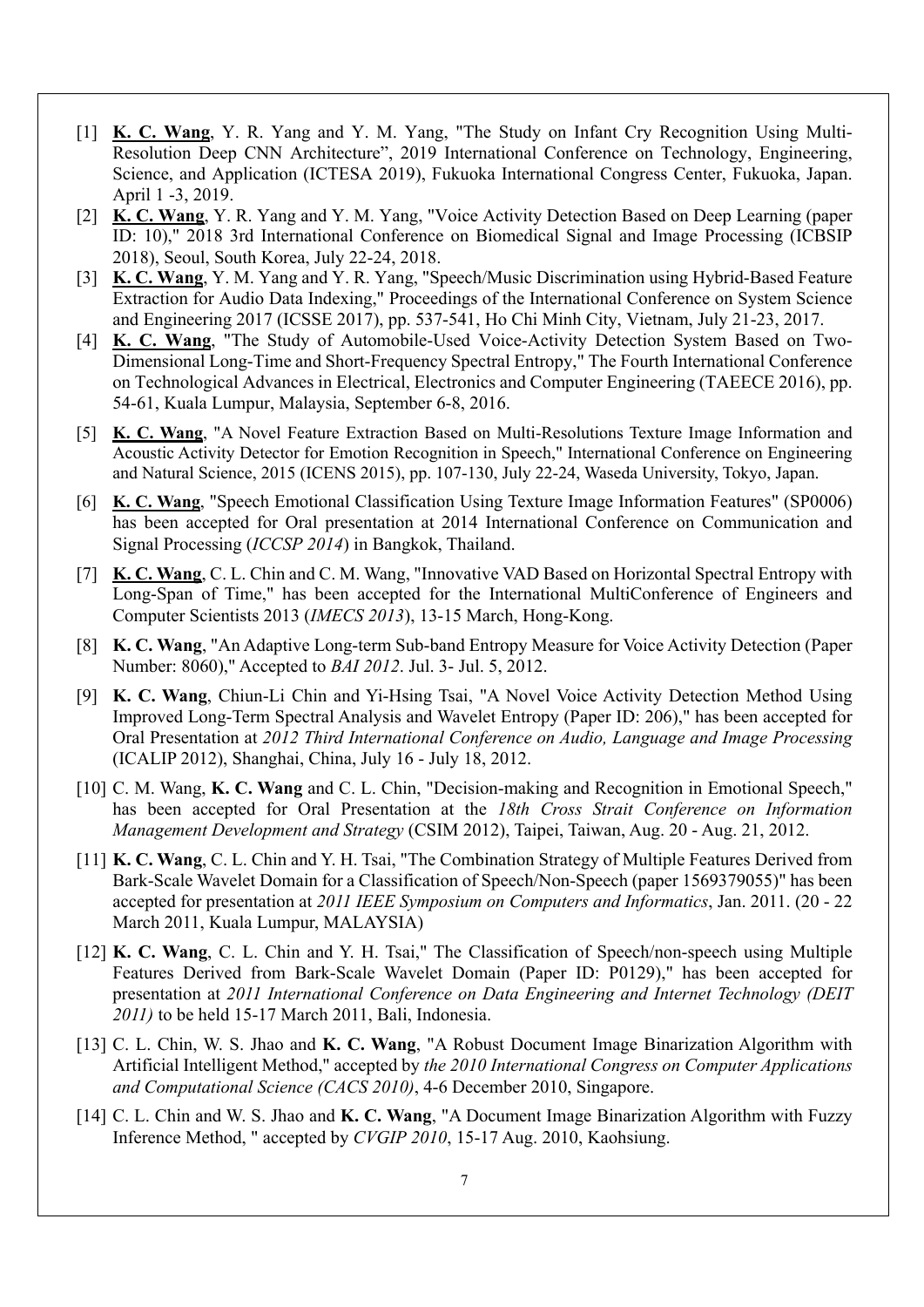- [15] **K. C. Wang**, C. L. Chin and Y. H. Tsai, "Voice Activity Detection based on Combination of Weighted Sub-band Features using Auto-Correlation," *Proceedings of DiSS-LPSS Joint Workshop 2010*, pp. 83- 88, 25-26 September 2010, Tokyo, Japan.
- [16] Y. H. Tsai, C. C. Tsai and **K. C. Wang**, "Automatic Content-Based Classification of MP3 Music Objects Radial Basis Function Network, " accepted by the *7th International Conference on Fuzzy Systems and Knowledge Discovery (FSKD'10)*, 10-12 August 2010, Yantai, China.
- [17] C. L. Chin, H. H. Tsai, Y. C. Cheng, and **K. C. Wang**, "Automatic Pulmonary Embolism Detection System," *The 22th IPPR Conference on Computer Vision, Graphics, and Image Processing*, August 2009
- [18] **K. C. Wang**, T. L. Hou, C. L. Chin, "Voice Activity Detection Using Spectral Entropy in Bark-Scale Wavelet Domain," accepted by *ROCLING 2009*, , 1-2 September 2009 , July, 2009. in Taichung, Taiwan.
- [19] **K. C. Wang**, C. L. Chin and Y. H. Tsai, "A Wavelet De-noising System Using Time-Frequency Adaptation for Speech Enhancement Adaptation for Speech Enhancement," *International Conference on Asian Languages Processing 2009 (IALP2009)*, pp.114-117, Dec 7-9, 2009, Singapore.
- [20] **K. C. Wang**, "A Novel Entropy-Based Voice Activity Detection Algorithm," accepted by *2009 International Conference on Business and Information - Challenges and Prospects of the 21st Century*, May 1-2, 2009, Kaohsiung, Taiwan.
- [21] C. L. Chin, **K. C. Wang**, and S. M. Chiou, "Curve-based Image Lightness Enhancement Algorithm," *International Workshop on Computer Vision and Its Application to Image Media Processing*, January 2009.
- [22] **K. C. Wang**, "An Entropy-Based VAD Technique Using Bark-Scale Wavelet Decomposition and Adaptive Frequency Sub-band Extraction," accepted by *Oriental COCOSDA 2008*, Nov. 25-27 2008, Kyoto, Japan.
- [23] **K. C. Wang**, "A Novel Speech Enhancement Based on Time-Frequency Adaptive Thresholding of the Perceptual Wavelet Packet Transform," accepted by *Oriental COCOSDA 2008*, Nov. 25-27 2008, Kyoto, Japan.
- [24] **K. C. Wang**, "A Method with Entropy-Based Measure for Detecting Voice Activity in Noisy Environments," accepted by *The 6th International Symposium on Chinese Spoken Language Processing, ISCSLP 2008*, December 16-19, 2008, Kunming, China.
- [25] **K. C. Wang**, "Voice Activity Detection Based on Discrete Wavelet Transform," accepted by *ROCLING-2008*, Sep. 4~5, 2008, Taipei, Taiwan.
- [26] **K. C. Wang** and Y. H. Tsai, "Voice Activity Detection Algorithm with Low Signal-to-Noise Ratios Based on Spectrum Entropy," *Second International Symposium on Universal Communication, ISUC 2008*, pp. 423~428, Dec. 15-16, 2008, Osaka, Japan.
- [27] B. F. Wu and **K. C. Wang**, "An Adaptive Band-Partitioning Spectral Entropy Based Speech Detection in Realistic Noisy Environments," *INTERSPEECH 2004 ICSLP*, vol. 2, pp. 957~960, Oct. 4~8, 2004, Jeju Island, Korea.
- [28] B. F. Wu, **K. C. Wang** and L. Y. Kuo, "A Noise Estimator with Rapid Adaptation in Variable-Level Noisy Environments," *ROCLING XVI*, pp. 33~38, Sep. 2~3, 2004, Taipei, Taiwan.

#### **Significant Research Results**

**1. Development of a Bi-Modal Deep CNN-based Driving Behavior Analysis System:**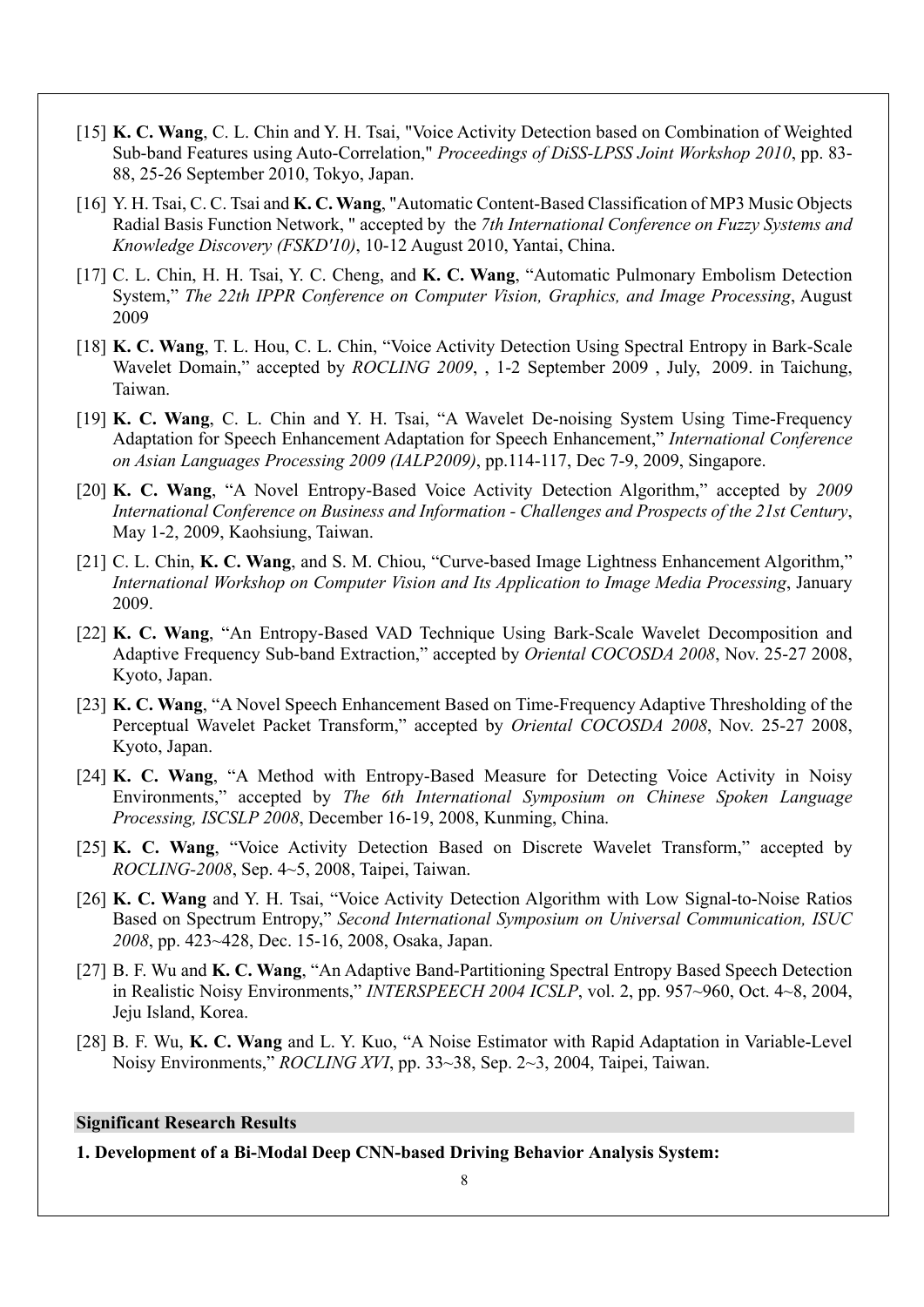Dr. Wang has proposed an AI Driving Behavior Analysis System Based on Bi-Modal Deep Convolution Neural Network (BDCNN) Technology from Acoustical-Visual Features since 2018. The research was funded by Grant No. MOST 108-2221-E-158-003-.

His motivation on developing a set of AI driving behavior analysis and information service systems, which can achieve driving reminders and improve the effect of good driving through the cloud computing, big data database and AI deep learning technology. In addition, it not only solves the incidence of car accidents, but also helps to judge the driving skills of driving and to insure the corresponding insurance. Furthermore, it can generate reasonable insurance and premium services according to driving behavior. Dr. Wang proposed BDCNN-based system is that let the computer learn to recognize the characteristics of the driver's voice emotion in the sound spectrum image. Experimental result shows that the dual-mode emotional deep learning network architecture can analyze the difference of the driver's voice emotion in the sound spectrum by computer vision, and use the filter to perform convolution operation on the frequency axis of the sound spectrum to train and extract the features repeatedly. The driving management mode is successfully used for preventive management to prevent the occurrence of abnormal behaviors by understanding the causes of abnormal driving, and further reduce the chance of accidents.

In summary, Dr. Wang established a set of methods for analyzing driver's emotions through driver's voice message and facial emotion characteristics and dual-mode emotional deep learning network model, which combined with OBD-II (On-Board Diagnostics-II) and Internet of Things technology, is contribution for Advanced Driver Assistance Systems (ADAS) in autonomous driving system.

#### **2. Development of Infant Cry Recognition Using Multi-Resolution Convolutional Neural Network Based on Deep Learning:**

Newborn infants often send messages in a crying form before they learn human languages. In the past, the literature shows that babies express emotional or pathological reactions through crying. Although clinically known several reasons why babies are crying, most of them are judged empirically for lack of objectivity in actual resolution. Therefore, Dr. Wang proposed a multi-resolution convolutional neural network in order to resolve the crying of newborn babies so as to help them give comfort to their babies in time and reduce their parents' burden. How to correctly detect the baby's cries and then analyze them owing that the sound event come from all directions are contributed for this research. And then the research was funded by Ministry of Science and Technology, Taiwan, under Grant No. MOST 107-2221-E-158-003-.

In this research, Convolutional Neural Network (CNN) is used as a deep learning model for emotion features. A deep learning multi-resolution convolution neural network is used to identify new students Baby crying sounds of seven emotions cry: Hungry, Pain, Eructation, Tiredness, Discomfort, Colic, and pathological. First, a low-complexity logistic regression classification is utilized as a pre-processing method for automatically detecting infant cries, the infant cries / non-infant cries are detected efficiently. So, the represented Emotions are further analyzed by the cries when it is determined as a baby crying sound. Secondly, the one-dimensional infantile crying message is presented as a two-dimensional spectroscopic image. Multi-resolution features of four key sub-bands are then analyzed by different size filters to allow the computer to achieve multi-resolution spectral images Newborn baby crying features learning. In addition, the eigenvectors output from the four key subbands are concatenated to complete the emotion feature learning model to accurately analyze the emotional or pathological information represented by the newborn baby crying sound. The research will also collect and establish a large database of cloud emotions of infants and infant crying to improve the accuracy of recognition. Finally, Dr. Wang proposed recognition infant cry using multiresolution deep convolutional neural network can successfully classify the emotion of infants crying through SVM classifier.

### **3. Implementation of Automobile-used Voice-Activity Detection System Based on Two-Dimensional Long-Time and Short-Frequency Spectral Entropy Combined with Single-type Recursive Fuzzy Network:**

The interactive concept of the intelligent automobile has been pursued and aspired for people in the future all the time. Owing to the maturity of electronic IT technologies applied into car, the concepts of a lot of intelligent automobiles become real day by day. Hi-Tech equipments, such as electron in the automobile, etc. are a feast for the eyes, not only offer safer driving information to a driver but also offered a demand of amusement to the media. Speech recognition has been improved for a latest intelligent automobile; however, the key technology still lies in the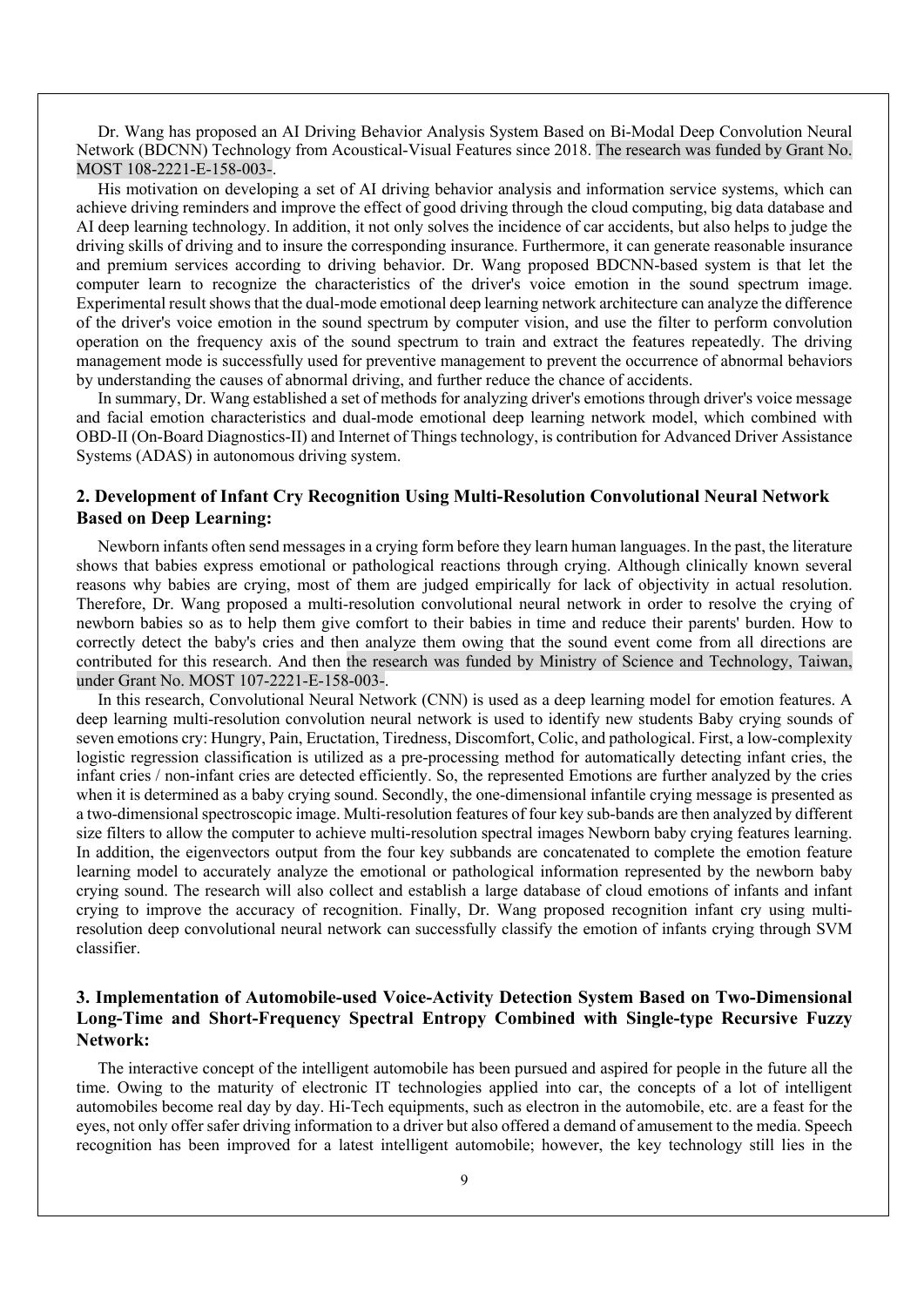technology of voice-activity detection (VAD). Because it will cause the noise degree change that the speed changes in the automobile goes, and affects the efficiency of voice-related technology applied into automobile. So, how to propose a learnable VAD that it is can quickly adjusted with noise degree change is very important and overcome issue.

Dr. Wang has proposed the characteristic parameter of two-dimensional entropy of and short span of frequency, it make up of horizontal spectral entropy with long span of time (HSELT) and vertical spectral entropy with short span of frequency (VSESF). This research was funded by Ministry of Science and Technology, Taiwan, under Grant No. MOST 104-2221-E-158-002-). Dr. Wang can further find that the signal of change can be detected through HSELT. And then using HSELT to enhance the transaction between speech and noise when the pronunciation signal appears in the noise signal of the background. So, the HSELT can be utilized to measure the variance among the long-term segment and further to detect the endpoint. But the HSELT seems unable to characterize the speech signal. In addition, Dr. Wang found that the VSESF can successfully describe the voice-print on spectrogram. But the VSESF seems unable to define the colored noise. Based on the above the findings, this plan will integrate the two-dimensional spectral entropy to complement the drawback from each other. Consequently, Dr. Wang separated it from observed signal and denote the number of signals by HSELT when the signal received changes. Secondly, Dr. Wang performed VSESF in order to make voice-like judgment for the observed signal. Finally, Dr. Wang utilized a recurrent property in order to deal with problems with temporal characteristics, especially in the learning ability of the type of singletontype recurrent neural fuzzy network that it can help to avoid and need to determine a threshold value.

#### **4. Implementation of Speech Emotion Recognition System Based on Two-Dimensional Texture Image Information Applying in Tele-Home Care:**

Due to the aging population structure in the country, the demand for medical services and long-term care has increased significantly. Therefore, the development of remote home care has become one of the main directions. According to statistics, the emotional ups and downs of the elderly at home are often accompanied by high risks. Therefore, if the accident can be prevented in the first time, the risk of elderly people at home can be greatly reduced and the burden of long-term care can be reduced.

According to the finds, Dr. Wang proposed an Implementation of Speech Emotion Recognition System Based on Two-Dimensional Texture Image Information Applying in Tele-Home Care. This research was funded by Ministry of Science and Technology, Taiwan, under Grant No. MOST 103-2221-E-158-003-). The motivation of this research is to apply the speech emotion recognition technology to the remote home care system. In addition to the semantic expression, the emotional expression of the tone is also an important part of communication. Because most of the elderly at home do not reveal their emotions, they use the mobile app to read the heart, analyze and diagnose the correct voice characteristics of the interaction with the elderly at home, and further learn the immediate emotional state of the elderly at home, and make an immediate response or condolence care, etc. is very important.

In order to enhance traditional speech emotional recognition rate of poor emotional situation, Dr. Wang proposed an improve feature parameter method based on two-dimensional texture image information. And then combined with the limbs fall detection mechanism, Dr. Wang has implemented a mobile emotional speech with the cloud concept at the application environment in THC. Such as using Kinect, LEGO Robotics and PSoC (Programmable System-on-Chip) and other embedded systems, a THC system has successfully established to monitor behavior and emotional perception for elderly.

#### **5. Development of Automatic Classification of MP3 Music Objects Based on PCA and SVM and Implementation of ARM-based Embedded System:**

In recent years, the retrieval of multimedia is important, the classification for multimedia content become more popular. For multimedia audio music, MP3 music objects have become the popular type of music file in many internet audio applications. However, many researchers mainly focus on the formant of MIDI or WAV for uncompressed music. They seldom discuss the music form which is compressed. In this project, Dr. Wang provided a named as matrix of subband coefficient vector (MSCV) which is from subband domain and MDCT spectrum. The MSCV indicates the spectral intensity on each subband as feature extraction for MP3 music. Meantime, Dr. Wang consider the bandwidth, low Energy, centroid frequency and roll off to determine the characteristic of music. Besides, Dr. Wang let the data dimension decrease by using the principle component analysis and develop an automatic classification of MP3 music object by using the support vector method. Finally, Dr. Wang transplanted the whole